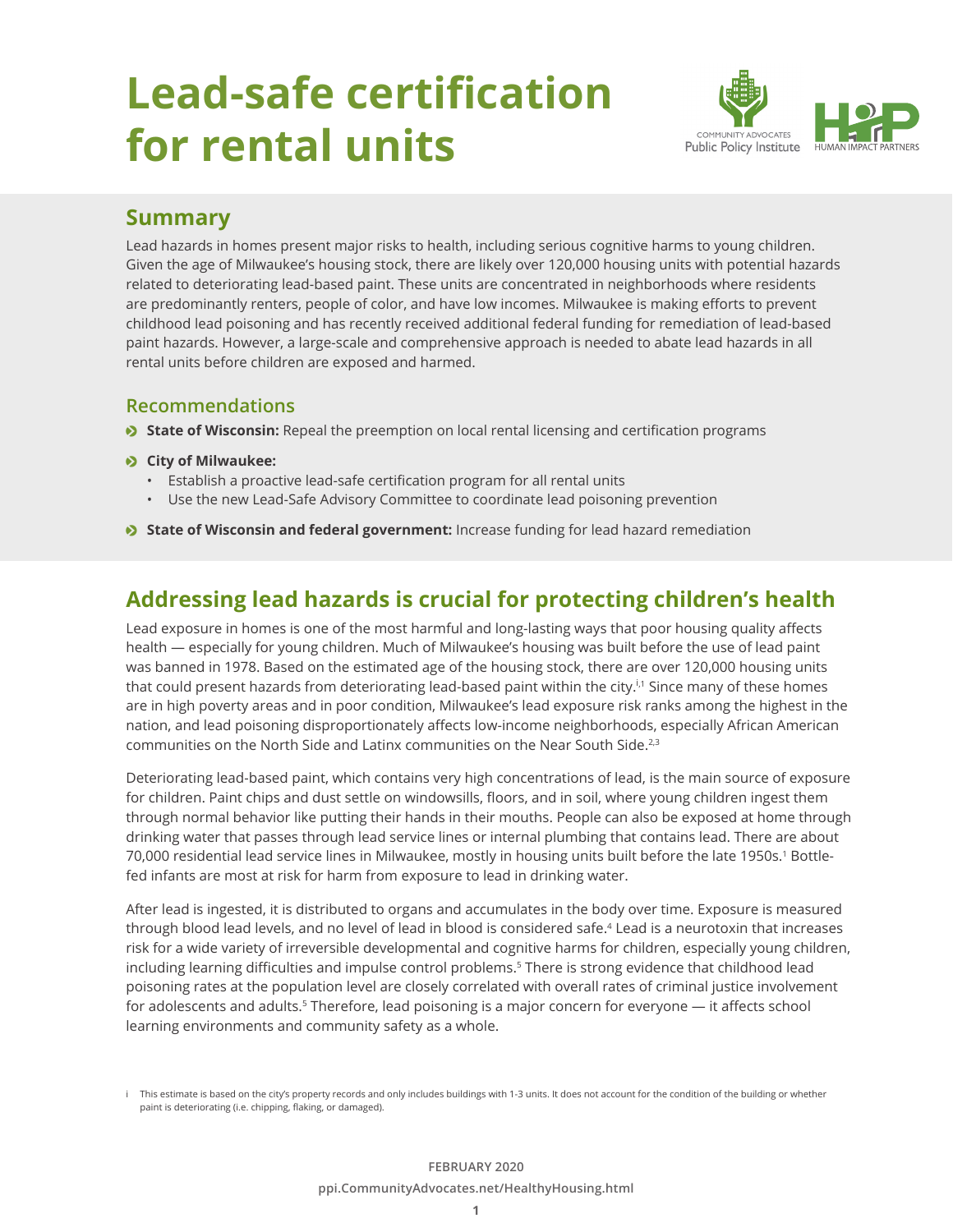## **Current approaches to addressing lead poisoning in Milwaukee**

Given limited resources, Milwaukee's current approach to addressing lead poisoning prioritizes environmental remediation and case management for children with elevated blood lead levels.<sup>6</sup> About 18,300 housing units with lead paint have been made lead-safe since 1997.1 From 2003 to 2018, the percent of children tested who have elevated blood lead levels<sup>ii</sup> has decreased from about 38% to 9%.<sup>1</sup> Milwaukee also piloted a housing-based primary prevention initiative in the 2000s, the Community Lead Safe Zones ordinance, which focused on removing lead paint hazards in two high-risk target areas. It used a community organizing model to partner with local organizations on program design and outreach.7

Lead service line (LSL) replacement is led by Milwaukee Water Works. Their program removes LSLs at daycare centers and provides significant subsidies for residential LSL removal when there is a failure in the line, or when the city is replacing its portion of the line. This currently represents about 900 LSLs per year.<sup>8</sup> Milwaukee Water Works also treats the city's water to help provide a protective coating inside of water pipes, which significantly reduces lead content in drinking water.

Most recently, Milwaukee was awarded \$5.6 million from the U.S. Department of Housing and Urban Development in October 2019 to reduce hazards from lead paint over the next 3.5 years.<sup>9</sup> Uses for these funds include assessing 400 properties, conducting lead hazard control on 320 properties, and hiring and training 40 contractors to conduct lead hazard control. As of 2020, the City of Milwaukee Board of Health is recruiting members for a Lead-Safe Advisory Committee that, among other responsibilities, will develop long-term plans to prevent childhood lead poisoning.<sup>10</sup>

## **Lead abatement in homes reduces exposure**

Proactive lead hazard control is a key method of primary prevention of childhood blood poisoning. In public health terms, primary prevention means *preventing* disease or injury from occurring, while secondary prevention focuses on early detection and treatment of health problems. Lead hazard abatement — which is designed to permanently eliminate hazards — at a housing unit where a child has an elevated blood lead level can be considered secondary prevention. However, it also functions as primary prevention in the sense that removing lead hazards will protect children who live there in the future from exposure.

Abating lead paint hazards involves removing or covering lead paint, and/or replacing building components like windows that generate higher levels of lead dust.<sup>11</sup> Abatement programs effectively reduce lead dust and exposure when they follow evidence-based practices, use well-trained specialists, and have clear enforcement mechanisms to ensure that abatement occurs in a safe and timely manner.<sup>5,12</sup>

## **Rental licensing is a strong enforcement tool, but is limited by state law**

Requiring testing and control of lead hazards as part of a rental licensing or registry program is a strong enforcement mechanism and is the approach recommended by experts such as the National Center for Healthy Housing.13 However, 2015 Wisconsin Act 176 and 2017 Wisconsin Act 317 preempted robust local rental licensing programs.14,15 Creating a comprehensive and fully enforceable lead-safe rental housing program would require changes to this state law.

ii This measure is for children with blood lead levels over 5 micrograms per deciliter (μg/dL) which is the current reference used by the Centers for Disease Control for elevated blood lead levels.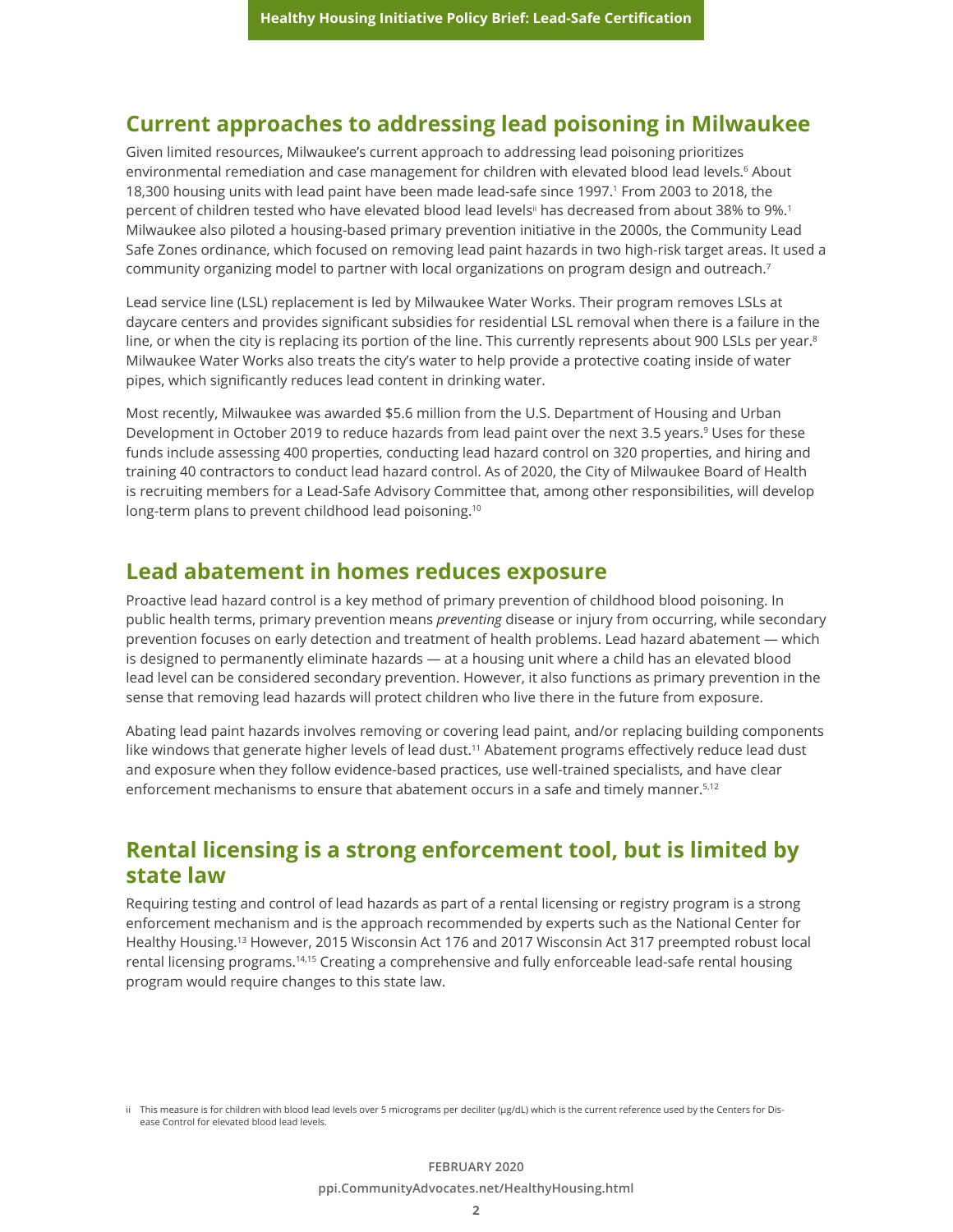## **Preventing lead poisoning has major social and economic returns**

Preventing lead poisoning protects children from serious harm and leads to significant savings in spending on education, health care, and criminal justice, along with higher earnings and tax revenues.11 One study found that for children born within the next 10 years, each dollar invested in lead paint remediation in housing where a low-income family lives generates \$1.35 in future benefits, while replacing LSLs can generate \$1.33 in future benefits.<sup>11</sup> Less conservative estimates have found that lead poisoning prevention can generate much higher benefits — from \$17 to \$122 per dollar invested.<sup>16</sup>

Milwaukee is taking action to address lead hazards, but current resources do not match the scale of the problem. It would likely cost up to \$1.2 billion to remediate lead paint hazards in 120,000 Milwaukee homes, and \$750 million to remove all residential LSLs.<sup>1,11</sup> Yet given the major benefits of preventing childhood lead poisoning, the cost of *not acting* to eliminate hazards in Milwaukee could be over \$2.4 billion.11 One way to increase funds could be to shift some public resources away from direct remediation and into a low- or no-interest loan fund which could leverage substantial additional funds from philanthropy or private lenders.

## **Recommendations and equitable implementation**

Given the serious and irreversible harms caused by childhood lead poisoning, we recommend changes to state law so that Milwaukee can create a comprehensive lead-safe rental program, along with increased funding commitments at the state and federal levels**.**

- **State of Wisconsin:** Repeal the preemption on local rental licensing or certification programs
- **City of Milwaukee Department of Neighborhood Services, Health Department, and Water Works:** Collaborate to establish a lead-safe certification and registry program for rental units
- **City of Milwaukee Health Department:** Use the new Lead Safe Advisory Committee to:
	- Engage public and private sector stakeholders
	- Leverage funding and explore development of a loan fund
	- Coordinate activities across various housing programs
- **Federal government and State of Wisconsin:** Increase funding for lead remediation

To develop and implement an effective and equitable lead-safe certification policy, the city should:

- Work closely with residents and advocates to craft a program that meets community needs
- Prevent housing instability through careful rollout and provision of temporary housing
- Prevent or mitigate any additional costs being passed on to tenants
- Prioritize the most hazardous rental housing where young children live or are likely to live

## **Examples**

**Rochester, New York's Lead Ordinance** focuses on lead paint hazards and issues certificates of occupancy for rental housing units built before 1978. Units with violations must control lead hazards and pass a thirdparty clearance test to receive a certificate. Evaluation of the law found that it was associated with reduced blood lead levels in children and did not negatively affect the housing market.<sup>12</sup>

**Cleveland, Ohio** enacted a lead poisoning prevention ordinance in June 2019, adding lead safety requirements to an existing rental registration program. Beginning in March 2021, landlords will be required to hire a licensed inspector and acquire a lead-safe certificate for each occupied rental unit.17 The ordinance raised Cleveland's annual rental registration fee from \$35 to \$70, and will be funded by a mix of sources through a public-private **Lead Safe Home Fund**. Its passage was driven by a community-based coalition and the program also created several commissions to engage residents in implementation and oversight.